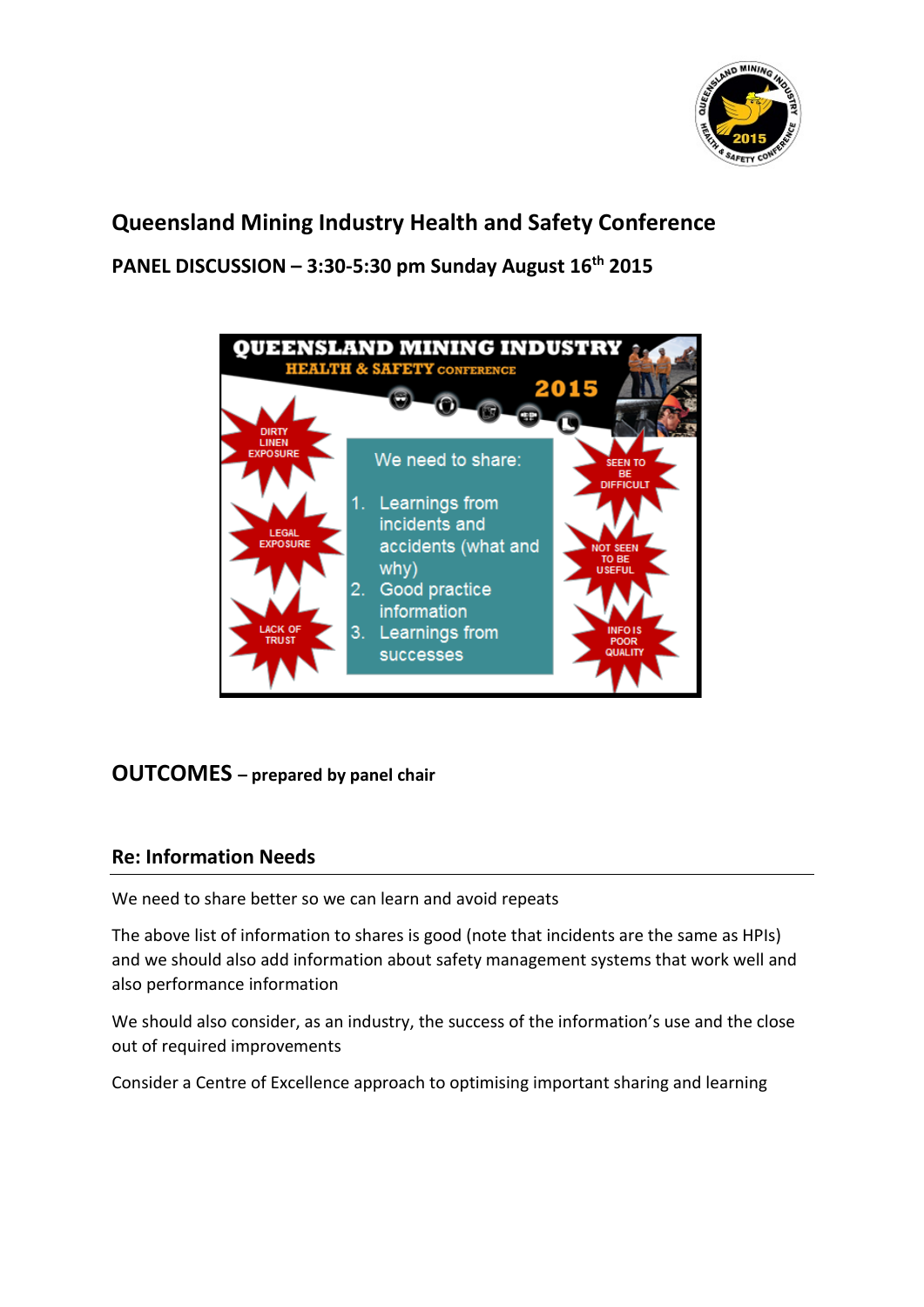

#### **Re: Future Actions**

#### **Site and company level**

Get high level commitment to openness about 'failures' – it's a business advantage

Recognise that we can share better than we do now without as much concern about the 'legal exposure'

Recognise that post event information can be 'worked with' to reduce 'legal exposure" – i.e. focusing on the information which others might need to enable them to make improvements in their own systems in the light of your accident/incident

Have open internal communication of information about incidents and accidents

Optimise the skills of front line supervisors so they understand post event information and can communicate the learnings effectively

Consider the incident investigation methods so they reduce the 'blame game' which blocks good learnings

Consider joint investigations to improve sharing and reduce redundancy of effort and the subsequent negative effects

Audit controls and systems after an incident or accident versus good practice and share the results

Within sites and companies, drive the review of the site status versus post event incident or accident information at site, company-wide and industry level

Audit corrective actions to close out reviews that are done at sites with post event information

Focus on the positive!!

#### **Industry level**

Convene an opportunity for the industry (regulators, unions and employers) to talk about ways to share

Identify the purpose of sharing and learning and, thereby, what information is required and valuable